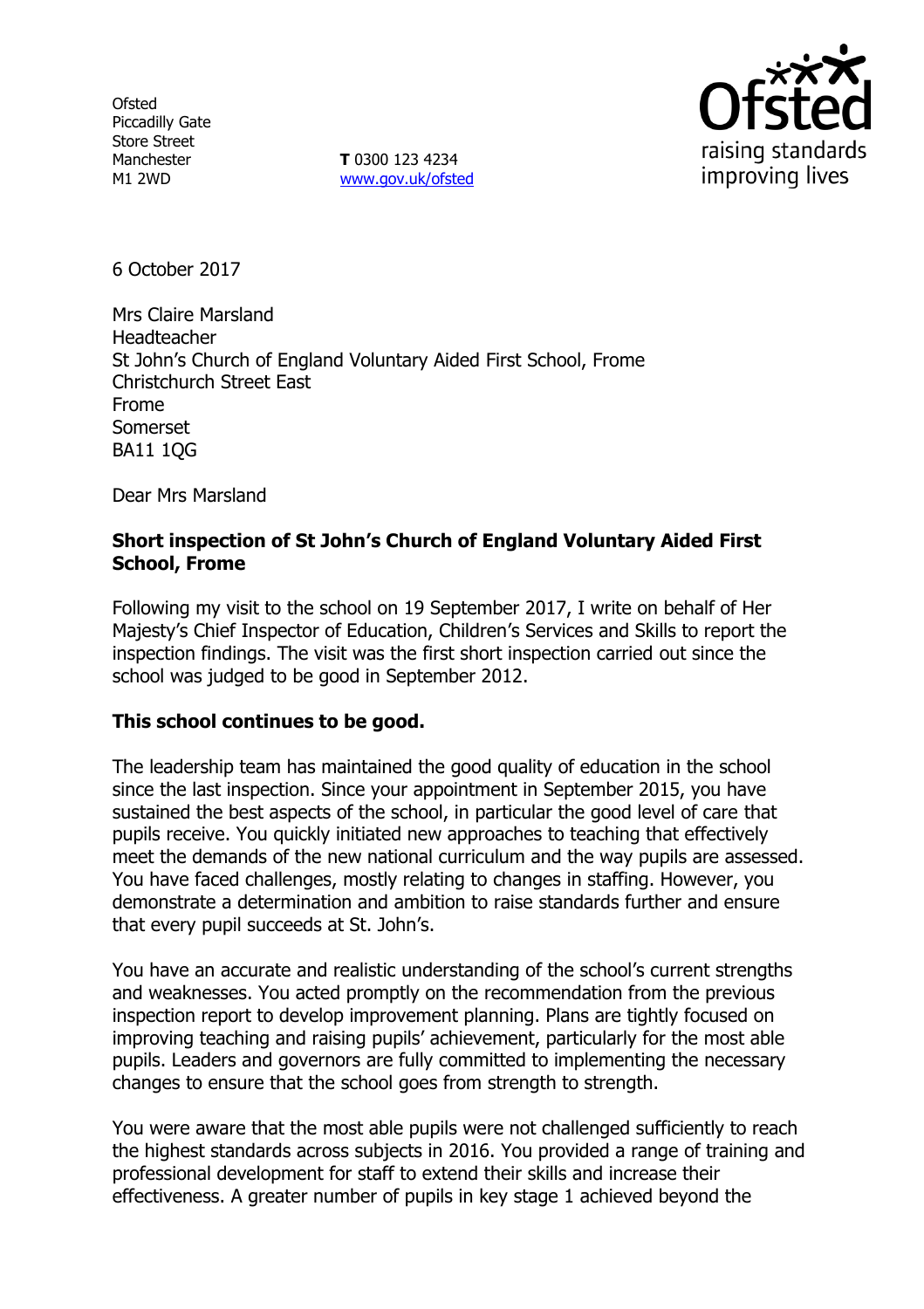

standards expected for their age this year because of focused teaching. Nevertheless, you acknowledge that there is more to do to ensure that the most able children in the early years are extended fully in their learning.

Parents are overwhelmingly supportive of the school. They praise its caring and friendly ethos where their children thrive both academically and in their personal development. Pupils enjoy their learning and work hard. They respond well to the 'Five Bs' system that not only guides them to behave well but also teaches them to be kind and thoughtful towards others.

# **Safeguarding is effective.**

The culture of safeguarding is strong because you, your staff and your governors give the safety of pupils the highest priority. All staff and governors receive the appropriate training to identify possible signs of risk and harm. Records show that teachers are up to date in their training, including guidance in recognising the dangers of extremism and terrorism. Recruitment and vetting procedures for appointing staff follow the statutory guidance stringently. The governor responsible for safeguarding frequently checks that the school's single central record is maintained accurately. Governors also check that staff understand how to report any concerns promptly.

You get to know the families of pupils who attend St John's well. Staff keep a close eye on their welfare, especially those whose circumstances make them vulnerable. They work closely with local agencies to ensure that pupils receive the care and support they need. Records are of good quality. Parents recognise the lengths to which staff go to provide a welcoming and inclusive school where every child is valued. Pupils confirm that they feel safe and secure in school because they say, 'There is always someone there to help you.' Events such as anti-bullying week and internet safety training ensure that pupils are well prepared to face risk in society.

Most pupils attend well and are seldom late for school. The school works closely with other professionals, such as the parent support adviser, to help families sort out any worries and to promote regular attendance. However, a small minority of pupils do not attend regularly and you are taking further steps to address this.

# **Inspection findings**

- During the inspection, I met with you to discuss the school's progress since the previous inspection. We agreed the following lines of enquiry: how successfully leaders have raised achievement in the early years; how well the most able pupils are challenged in mathematics and reading to achieve high standards across the school; and how well the school keeps pupils safe.
- Outcomes in the early years have fluctuated year on year and are just below national figures. Following a dip in performance in 2016, you made changes to the curriculum. Phonics is taught more regularly and thoroughly, helping to raise standards in reading and writing. Teachers plan activities that interest girls in mathematics and their achievement improved noticeably in 2017. Although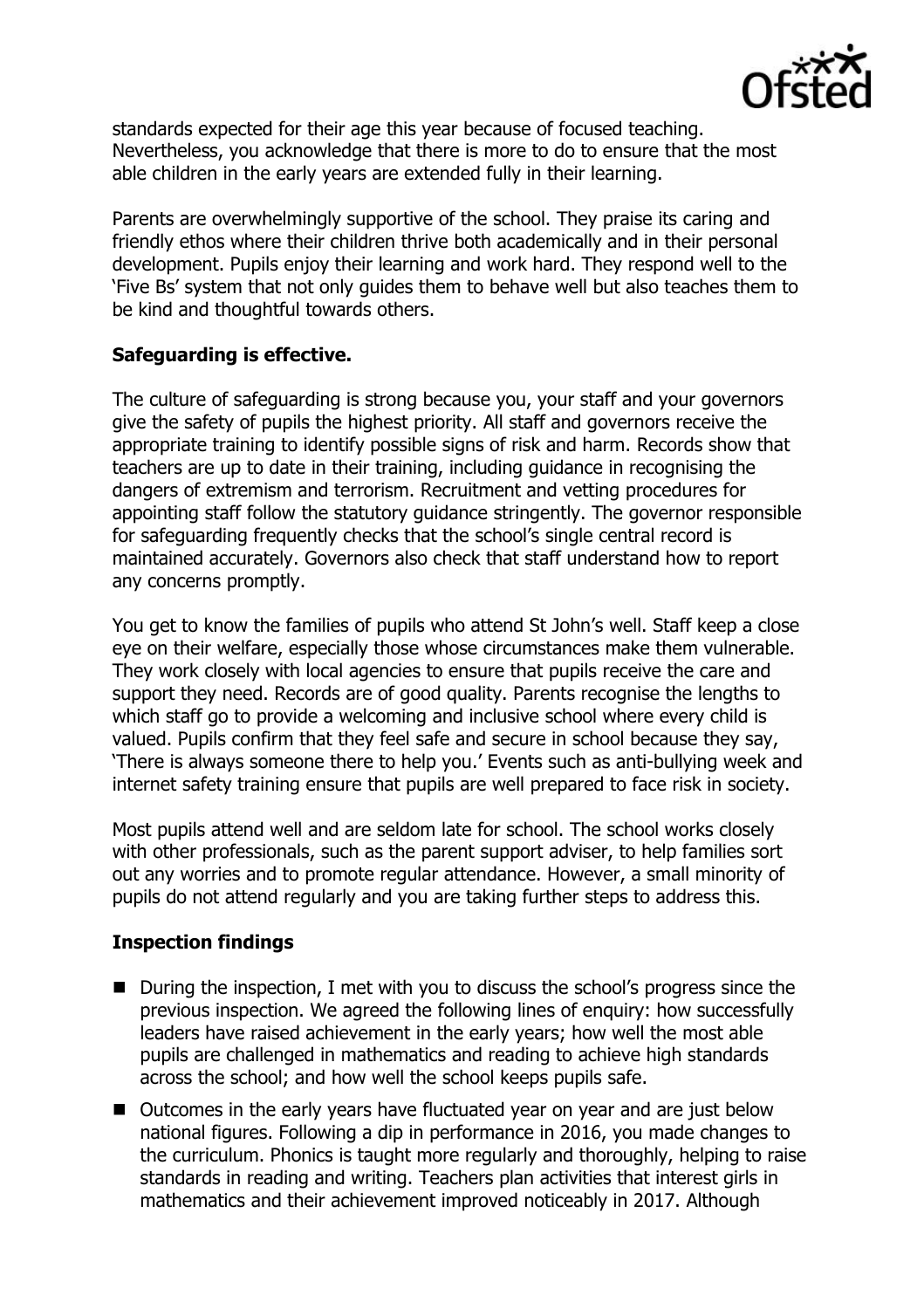

standards showed improvement this year, you are aware that the most able children could achieve more.

- You have focused uncompromisingly on improving teaching in mathematics across the school. You identified that the most able pupils were not challenged well enough to enable them to reach higher standards. Through effective staff development, you have raised teachers' expectations of what pupils can achieve. Teachers plan work that better promotes fluent skills in calculation and stretches pupils' thinking. For example, in Year 2, the most able pupils use their reasoning skills well to explain and justify their answers when solving number problems. Work in books confirms that they are making faster progress. Your assessment data confirms that more pupils achieved higher standards across the school in 2017 because of the greater challenge in pupils' work.
- While most pupils reached the expected standard for their age in 2016 at the end of key stage 1, not many exceeded this. To address this, you have ensured that reading skills are taught systematically across the school. You have developed positive attitudes to reading so that pupils are enthused and read widely and often. Teachers encourage the most able readers to try more challenging texts. Older pupils read fluently and with obvious enjoyment. They use a range of strategies, including deploying their knowledge of phonics, to ensure that they read accurately. They use punctuation well to put expression in their reading and aid understanding. More pupils achieved beyond the expected standard for their age this year because of better teaching.

## **Next steps for the school**

Leaders and governors should ensure that:

- **P** progress in the early years continues to accelerate so that more children achieve highly and are well prepared for the start of Year 1
- $\blacksquare$  they make greater use of the strong partnership with parents to raise pupils' attendance.

I am copying this letter to the chair of the governing body, the director of education for the Diocese of Bath and Wells, the regional schools commissioner and the director of children's services for Somerset. This letter will be published on the Ofsted website.

Yours sincerely

Sandra Woodman **Ofsted Inspector**